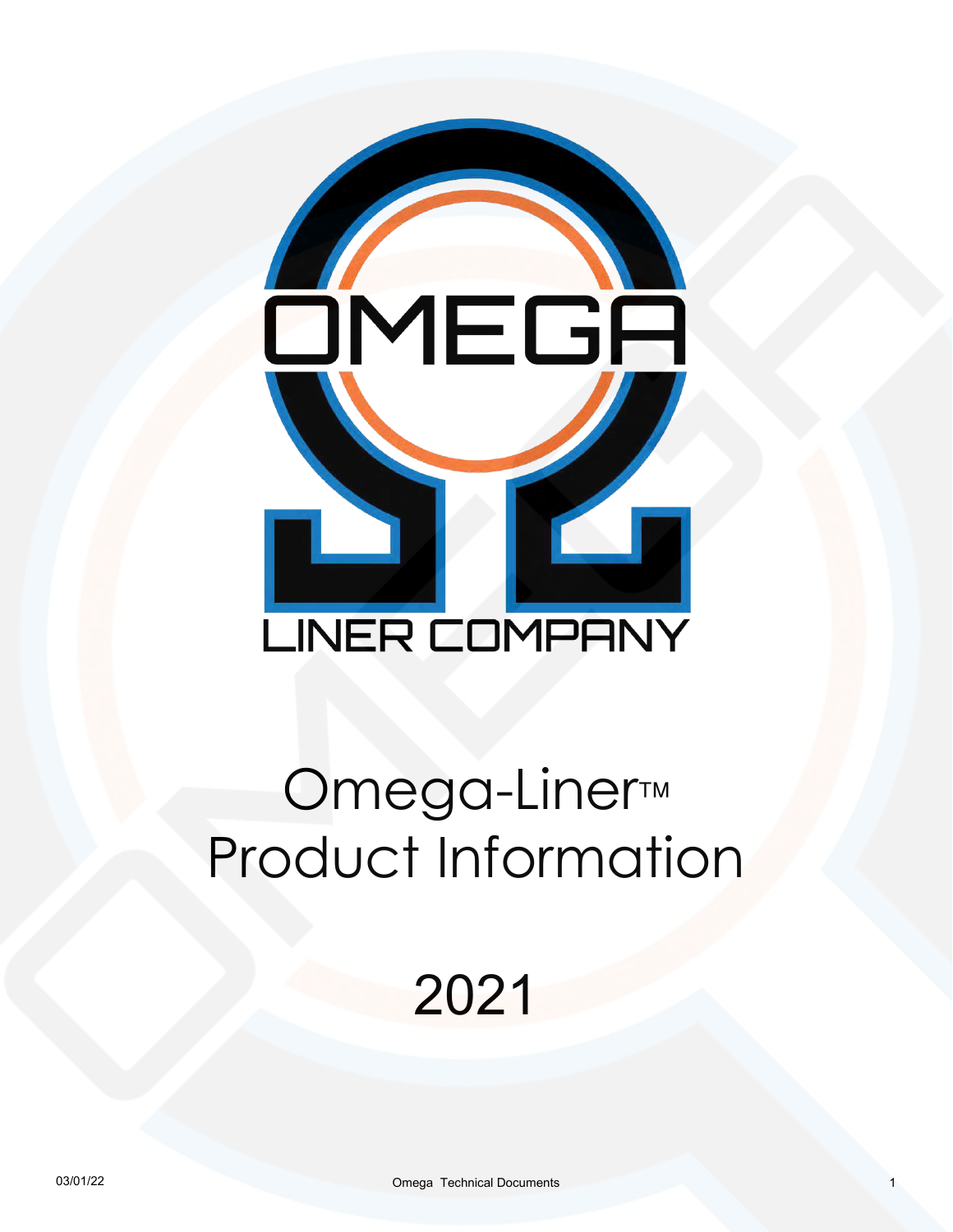# Omega-Liner<sup>™</sup> Technical Data

#### Company Information

| Certification |                          |
|---------------|--------------------------|
| Owner         | Omega UV Liner Company   |
|               |                          |
| ncation.      | . South Dakota<br>.anton |

#### Product Information

| Product name                                                 | Omega Liner                                 |
|--------------------------------------------------------------|---------------------------------------------|
| Use of the product since                                     | 2017                                        |
| Inflate procedure                                            | Compressed air                              |
| Curing method                                                | UV or LED Light                             |
| Installation technique                                       | <b>Pull-in Place</b>                        |
| Impregnation Location                                        | At manufacturers site                       |
| North American Product Classification System<br>Code (NAPCS) | 464                                         |
| <b>MSDS Sheet</b>                                            | Available                                   |
| <b>WRC Classification</b>                                    | PT/299/0610-AS                              |
| Resin System(s)                                              | <b>Unsaturated Polyester</b><br>Vinyl Ester |
| Dimension range                                              | 6" (150mm) to 63" (1575mm)                  |
| Wall thickness in cured condition                            | $3.6$ mm $- 15.4$ mm, in 1.2 mm increments  |
| Number of layers                                             | Varies according to thickness, 3-13         |
| Longitudinal seam                                            | Yes                                         |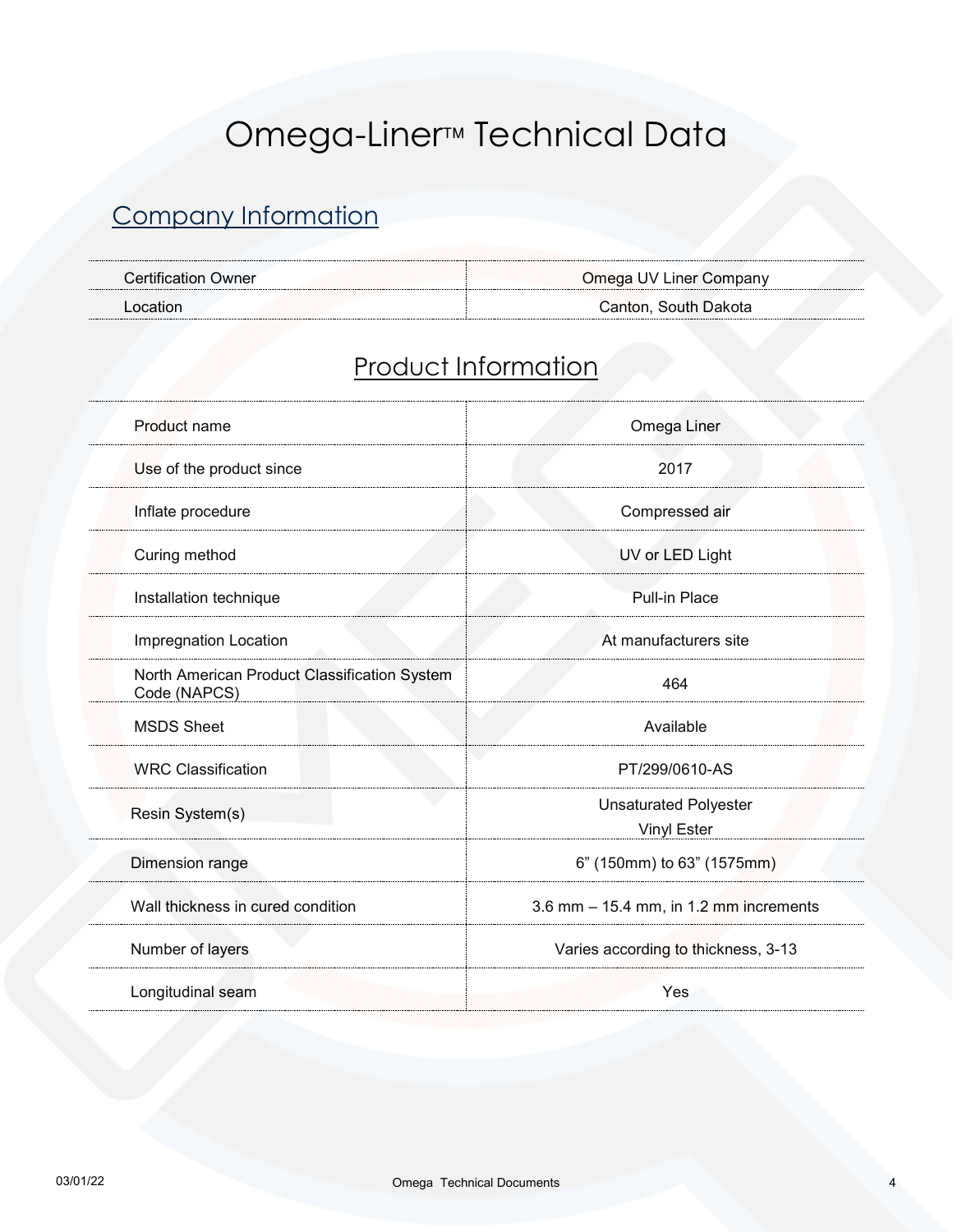# Liner Physical Properties

| Chemical resistance                                              |          | According to ASTM D 543                                                      |
|------------------------------------------------------------------|----------|------------------------------------------------------------------------------|
| Barcol hardness according to ASTM 2583                           |          | $\geq 40$                                                                    |
| Recovery period                                                  |          | Up to 100 years                                                              |
| Maximum residual styrene content after curing                    |          | $\leq$ 3 %                                                                   |
| Square weight per mm wall thickness                              |          | 28.01 oz/yd <sup>2</sup> + 4.42oz/yd <sup>2</sup> / - 2.94oz/yd <sup>2</sup> |
| Short-term Flexural Modulus                                      | Sanitary | 1,600,000 psi                                                                |
| In accordance with ASTM D 790                                    | Surface  | 2,200,000 psi                                                                |
| Long-term Flexural Modulus                                       | Sanitary | 50y = 1,088,000psi / 70y = 1,051,200psi / 100y = 1,040,000psi                |
| In accordance with ASTM D 790                                    | Surface  | $50y = 1,460,800$ psi / 70y = 1,445,400psi / 100y = 1,430,000psi             |
| Short-term flexural strength in relation to<br>ASTM D 790        |          | 30,000 psi                                                                   |
| Poisson's ratio according ASTM E132                              |          | 0.279<br>Axial<br>$=$<br>$Radial =$<br>0.171                                 |
| Reduction factor after 10,000 h<br>Per ASTM D2990 and DIN EN 761 |          | $50y = 66.4\%$ / $70y = 65.7\%$ / $100y = 65.0\%$                            |
| Creep behavior after 24 h according<br>per ASTM D2990            |          | $< 10 \%$                                                                    |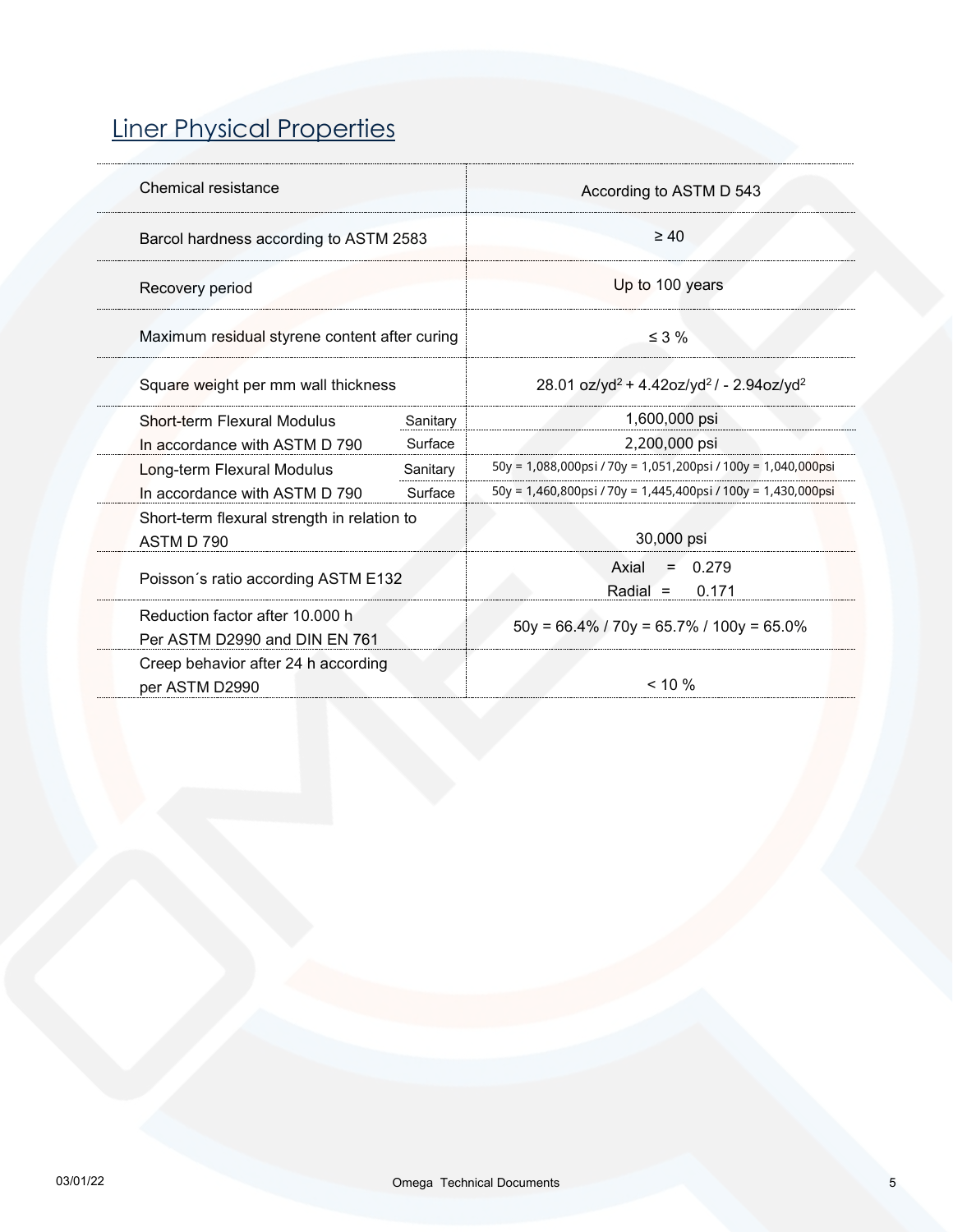#### Material Information

#### Inner Foil

| OШ |  |
|----|--|

## **Outer Fleece**

|                   | PP         |
|-------------------|------------|
| Thickness of foil | ∈to .22 mm |

#### Outer Protective Foils

|                                  | DE<br>PΔ      |
|----------------------------------|---------------|
| <sup>-</sup> hickness<br>of foil | Up to 0.35 mm |

#### Reinforcement

| Reinforcement material                 | Glass fiber stitch bonded fabric, non-woven                                                  |
|----------------------------------------|----------------------------------------------------------------------------------------------|
| Textile glass type                     | West Dominant ECR Glass which is<br>permanently resistant to chemical agents or<br>corrosion |
| Specific density                       | 2.62 $g/cm^{3}$                                                                              |
| Allowed stretching in radial direction | $4.6\%$                                                                                      |
| Stretching in axial direction          | $0\%$                                                                                        |
| Maximum Pull-In Force (<24"/>24")      | 20,000lb/50,000lb                                                                            |

#### **Gliding Foil**

| <b>hickness</b><br>of foil | In to 2<br>mm |
|----------------------------|---------------|